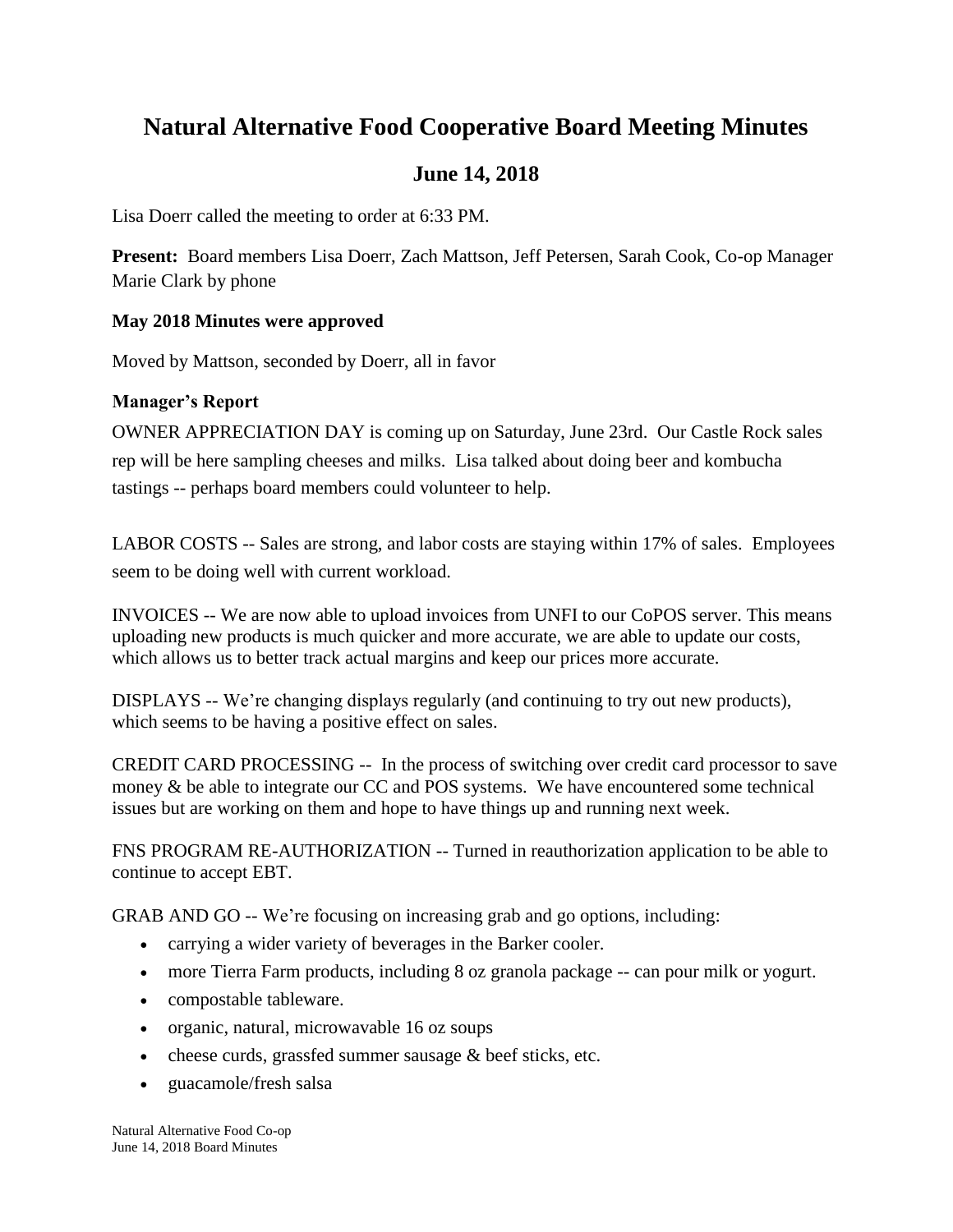#### **June 14, 2018 Financial Report**

#### **May 2018**

#### **Overview**

Spring came on sweet and strong with May 2018 net sales up 10.5% over 2017! This puts us up 11% for the year. Meat, produce and frozen led the way with gains of 52%, 27% and 24% respectively over 2017. In spite of losing Crystal Ball, dairy held its own thanks to great work by staff to find replacements for our customers. Special orders were especially strong. However, Beauty and Gifts continue to show significant negative growth. Average number of sales was flat but the basket size was up 10.5% from 2017.

May's Gross Profit of \$13,266 was 29.1% of Grocery Sales and 32% of Total Income. Labor costs are right on target at 19.2% year to date. Equipment repair costs for the year now total \$7,063. These repairs take a big bite out of Net Ordinary Income for the year which stands at- \$274.

Our balance sheet remains strong with all Accounts Payable current at \$9,493 compared \$26,191 in 2017.

#### **Year to Date Profit/Loss (YTD)**

Net Sales 2018 YTD: \$179,294 Net Sales 2017 YTD: \$159,597 Increase: \$19,652 or 11%

Net Ordinary Income 2018 YTD: -\$274 Net Ordinary Income 2017 YTD: -\$7,466 Increase: \$7,192

Petersen moves to accept financial report, seconded by Cook, all in favor

#### **Marketing Committee**

**Lake Home Mailing -** Zach Mattson has narrowed down a target market of 128 lake home owners on Bone lake. The flyer will let residents and vacationers know who we are and offer a free dozen eggs. The flyer will be going out within the next month.

**April/May Roundup -** \$400 was raised for Crystal Ball.

**June/July Roundup -** Petersen made a motion to allocate roundup monies for June and July to the Ice Age Trail. Seconded by Mattson, all in favor.